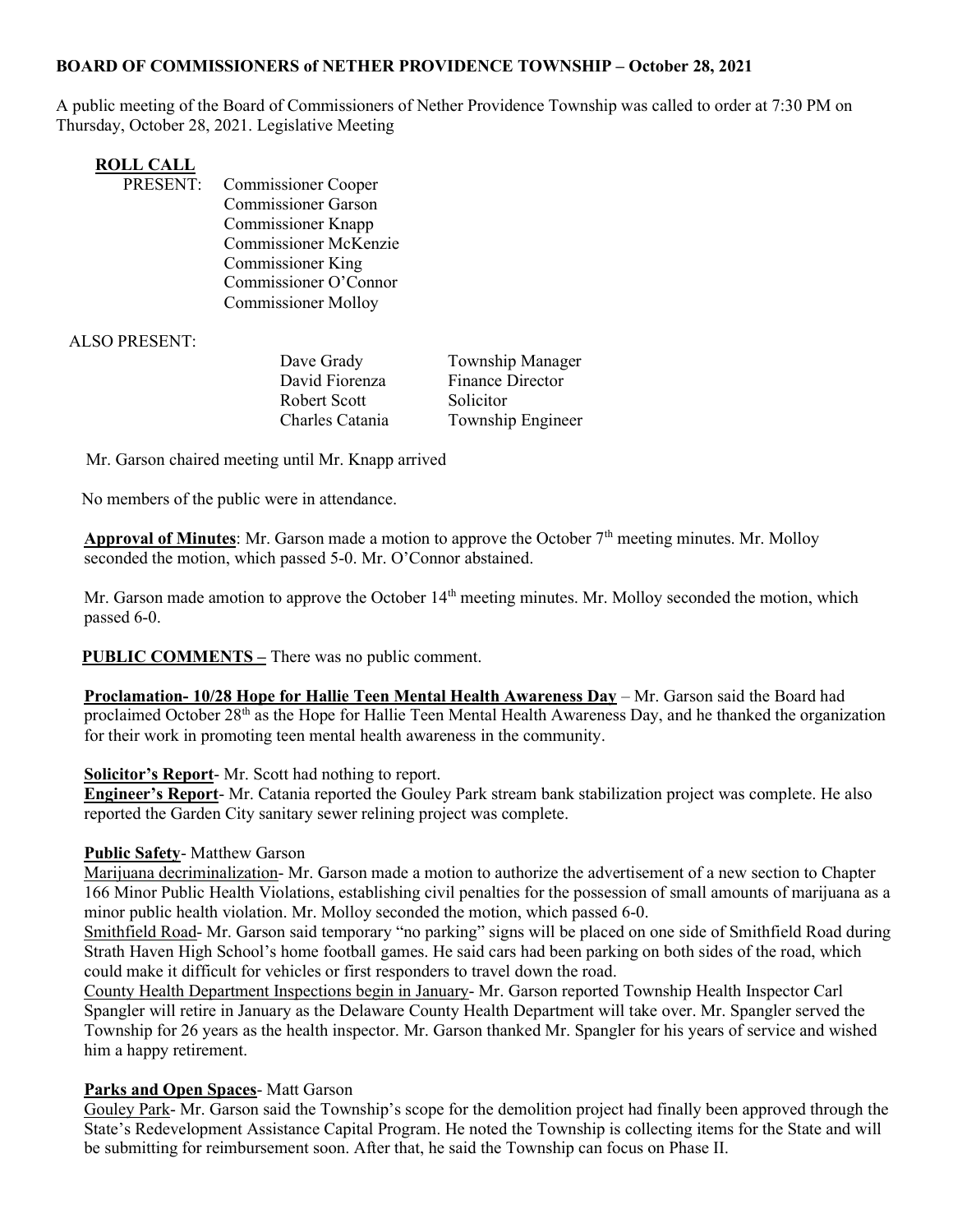# Micah Knapp arrived

## Building and Zoning- Max Cooper

Media Walk- Mr. Cooper reported Media Walk is asking for a minor adjustment to the sites of two houses where the entrances will be moved to the opposite side of the homes. Mr. Catania said it would have an insignificant impact to the stormwater management plan. Mr. Cooper moved to approve Progressive New Homes' adjustments to Lots 11 and 13. Mr. Molloy seconded the motion, which passed 7-0.

Escrow Release for Media Walk- Mr. Cooper made a motion to approve Progressive New Homes' escrow release in the amount of \$3,871.00, per the recommendation of the Township Engineer. Mr. Molloy seconded the motion, which passed 7-0.

## Finance and Administration- Kaitlin McKenzie

Police Pension Restatement- Ms. McKenzie said the Township is waiting to hear back from the FOP regarding a change proposed by the FOP counsel.

ARA Funds- Ms. McKenzie said the Board will continue considering projects for the use of the American Rescue Act Plan Funds.

Budget Review- She said the November 4<sup>th</sup> meeting may not be necessary. The Township is waiting on several items before further adjustments can be made.

Warrant List-

Ms. McKenzie made a motion to approve the Warrant list in the amount of:

A/P Procurement Card in the amount of \$58,130.95

A/P Interim in the amount of \$194,716.28

A/P Bills list in the amount of \$448,007.36

Mr. Molloy seconded the motion, which passed 7-0.

# Community Enhancement- Stephanie King

Halloween Competition- Ms. King announced the winners from the Halloween decorating contest: 1 st Place- 100 Ash Road

2 nd Place- 503 Scott Lane 3 rd Place- 232 Grandview Road Honorable Mentions: 611 Vernon Street

817 S. Providence Road

Ms. King congratulated the winners and thanked everyone who participated in the competition.

## Public Works- Robert O'Connor

Streetlight Additions- Mr. O'Connor made a motion to approve the streetlight addition at the intersection of Cooper Drive and Wilder Road. Mr. Molloy seconded the motion, which passed 7-0.

Highway Report- Mr. O'Connor shared the September report from the Public Works Department. Their work included performing leaf machine repairs, responding to emergency sewer line calls, the removal and disposal of a shed at Houston Park, and the completion of Furness Park trail repairs.

Low Volume Road Grant Application- Mr. O'Connor made a motion to approve applying for the Low Volume Road Grant program for Forrest Avenue. Mr. Garson seconded the motion, which passed 7-0.

## Infrastructure- Marty Molloy

E. Possum Hollow Sidewalk Project- Mr. Molloy explained that the sidewalk's construction is now scheduled to begin in the spring. The contractor, Road-Con, decided to delay the project's start, and the PennDOT contract allows them to do so. The Township challenged the decision unsuccessfully.

Act 537 Plan- DELCORA- Mr. Molloy said the Planning Commission had reviewed the project and did not have an official recommendation. Mr. Silverstein, who is on the Planning Commission and Environmental Advisory Committee, wrote an opinion to the Board where he expressed concerns of the environmental justice of Delcora's plan. Mr. Molloy had drafted an opinion, but after discussion, the Board decided against sending comments. The plan